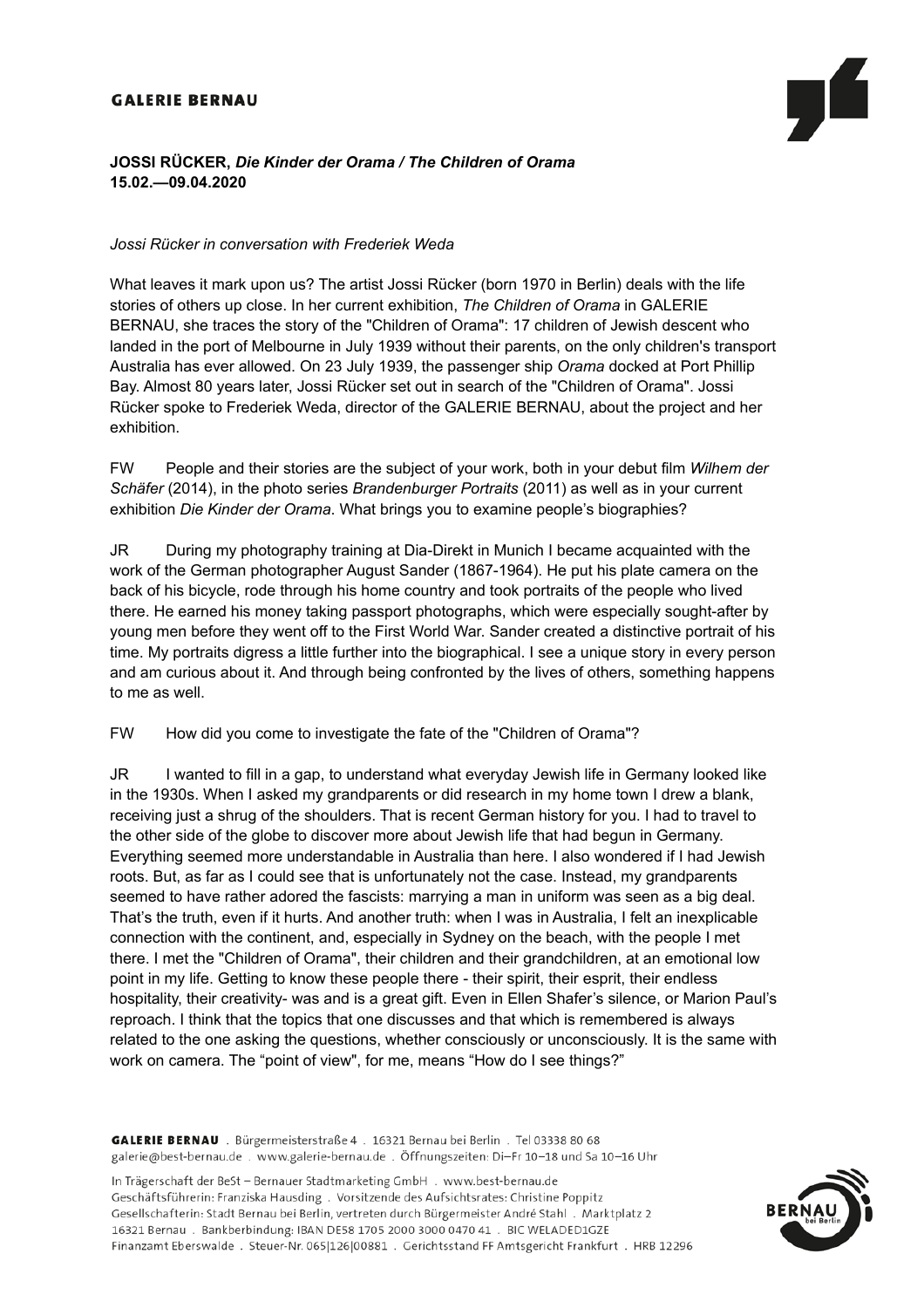# **GALERIE BERNAU**



These biographies and lives actually all belong here in Germany. On the other hand however, the fact that they escaped to Australia meant that these people were given the chance to build a life in the first place.

FW You are a trained camerawoman and have graduated from the Deutsche Film- und Fernsehakademie Berlin (DFFB). In this exhibition you decided to examine the biographies of the "Children of Orama" in painterly interventions in the form of photographs, collages, and spatial installations instead of in moving pictures. How did this come about?

JR I deliberately went to Australia with an analogue medium format camera, without additional lighting and with a sound recording device. During my research, I realized that very few of the contemporary witnesses still alive really wanted to talk to me. There was enormous skepticism about the project from everyone except the Dreyfus family. They opened unbelievable doors to me without hesitation and in many places. In any case, I couldn't have imagined showing up there with extensive film equipment. It would have overwhelmed us all. I like the 6x6 medium format shots. It's more of a subdued format, which the content makes exciting, or indeed quiet. Even the sound recorder was sometimes too much, for example, when I was invited to the Seder, the traditional meal with family and friends during Passover week. If I had installed any kind of technology there, it would have disturbed the atmosphere. I just wanted to be a witness and was allowed to do so. I wrote down the impressions I got the following night. The artistic processing came through reflection upon the experiences.

FW Family trees, tree trunks: the tree is a recurring motif in the exhibition, especially the birch tree. What is it all about?

JR I have fond memories of the birch forest in front of my grandma's house in Biesenthal. There are no birches in Australia and one or two people there said that they could remember the birches from their childhood in Germany. For me, the birch has something naive and protective about it. It has a shallow root, meaning that it's the first to fall in a strong storm. It is said that the roots of the birch trees are also connected underground, so that the trees can communicate, even over long distances.

FW One of your role models is the artist Ella Dreyfuss, whose portrait is also shown in the exhibition. Why?

JR When Ella and I first met, we had both already been working in our respective fields for some time. Ella is a professor of fine art and has a chair at the National Art School (NAS) in Sydney. We discovered that we work in a similar way. She was familiar with black and white portrait photography. I was just discovering the artist in myself and Ella had found her way to photography after having worked with different media for some time. We are connected in a certain way.

FW You are working on a book "The Children of Orama". How does it relate to the exhibition?

JR The three weeks I spent in Australia were for both research and production. Three years ago, a renowned publisher offered me a writing fee for a non-fiction book about the "Children of Orama". After I had finished the manuscript however, I realized that the initial concept for the

In Trägerschaft der BeSt - Bernauer Stadtmarketing GmbH . www.best-bernau.de Geschäftsführerin: Franziska Hausding . Vorsitzende des Aufsichtsrates: Christine Poppitz Gesellschafterin: Stadt Bernau bei Berlin, vertreten durch Bürgermeister André Stahl . Marktplatz 2 16321 Bernau . Bankberbindung: IBAN DE58 1705 2000 3000 0470 41 . BIC WELADED1GZE Finanzamt Eberswalde . Steuer-Nr. 065|126|00881 . Gerichtsstand FF Amtsgericht Frankfurt . HRB 12296